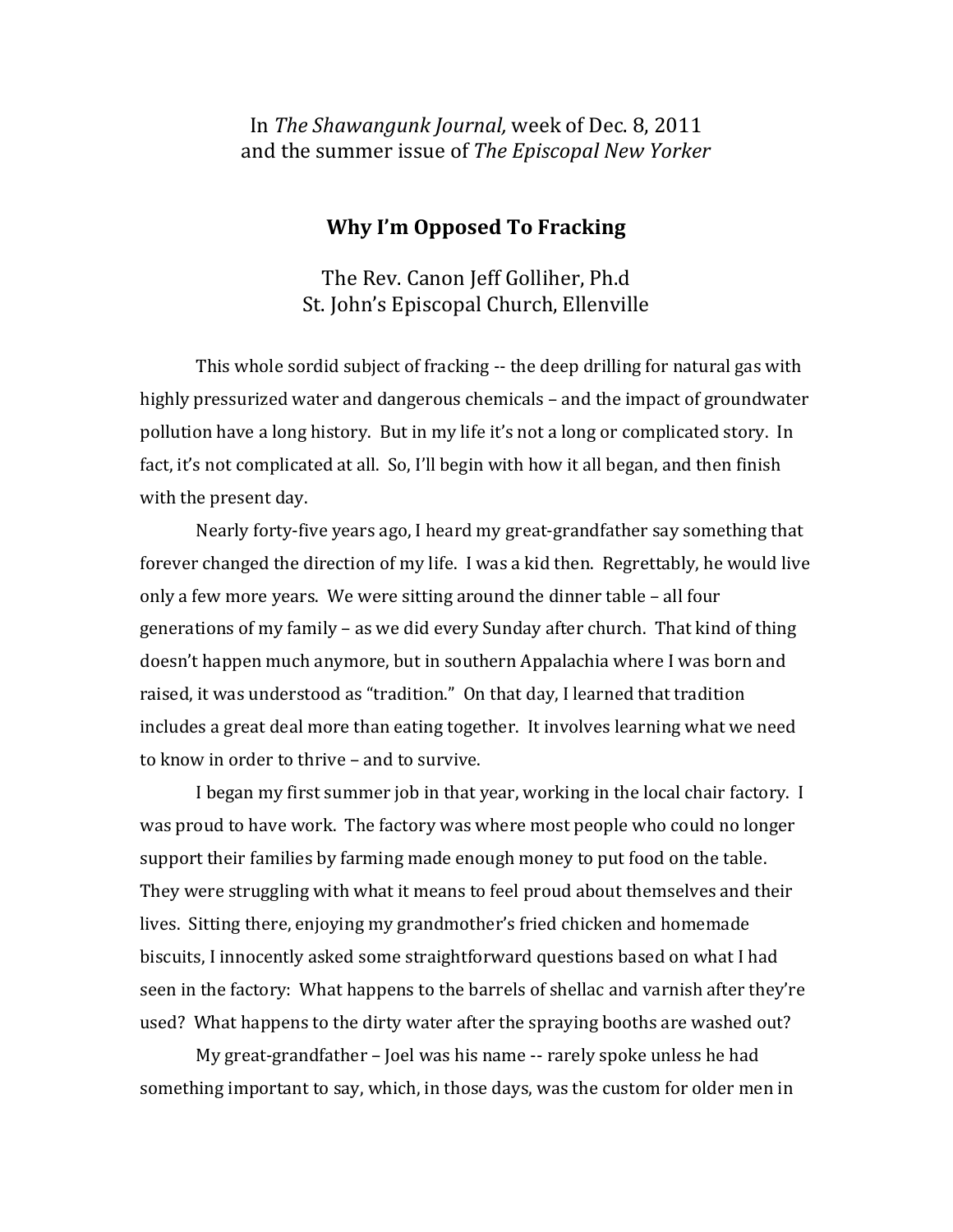southern Appalachia. To my surprise, and to the surprise of everyone around the table, he spoke quickly and clearly – "Don't poison the well!" He wasn't talking to me as much as to everyone there, but especially to my father and grandfather who supervised the factory. From his point of view, they were the younger generation too.

Joel had been around the mountain more times than anyone really knew, and he knew what the implications of my question were. He knew that the barrels and the wastewater were probably buried somewhere in the river valley where we all lived. And he knew that this would result in dangerously polluted drinking water and the poisoning of food that grew in the fertile floodplains. In other words, he knew that the health of his family – all four generations of us, and generations yet to come – would be threatened. He was incensed and angry – "angry" in the sense of "red in the face."

Being the descendant of Irish immigrants, he also would have known that the intentional poisoning of wells was considered an act of war between feuding communities and families in the old days. What he was really asking was this: "Do you not realize that you've gone to war against your own people?" Jobs, yes – we all need work ‐‐ but not at the expense of everything that really matters in life. The poisoning of groundwater, whether intentional or unintentional, is not something that any reasonable, ethical, thoughtful person would ever contemplate – not under any conceivable circumstance.

All this happened years before the signing of The Clean Water Act; in fact, it was before all of the environmental legislation that we have today. You have to understand who great‐grandpa Joel really was and who he wasn't. He was both a traditional person, and thoroughly conservative in his outlook on life and in his politics. If he were still with us today, what would have bothered him is not that we need to protect the water, soil, and air through legal means, but that we have no choice but to use legal means. Why? Because we've lost our commonsense about some very basic knowledge that everyone has always known. If we poison the groundwater, we risk killing our friends and neighbors. Morally speaking, that's a